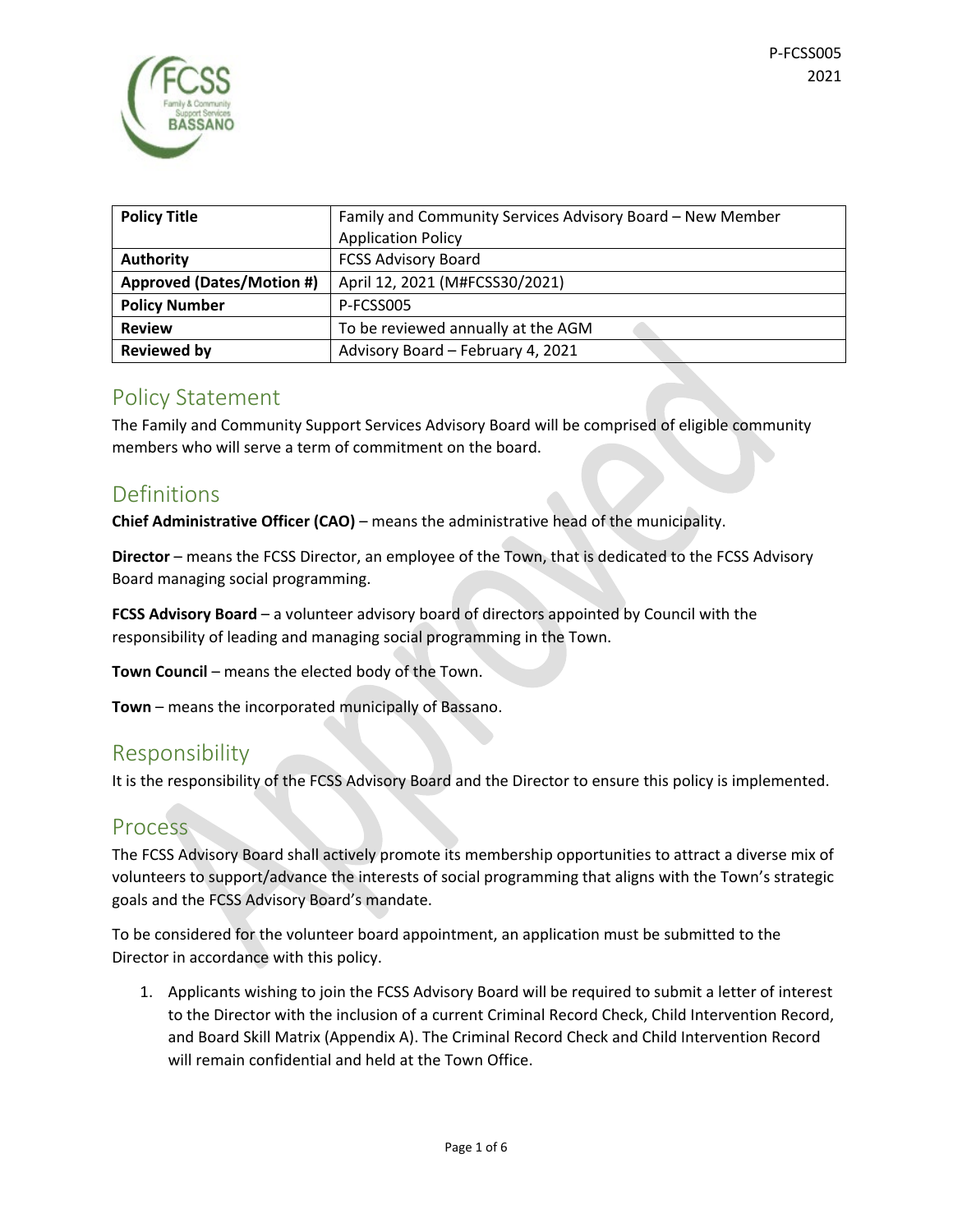

- 2. The Director will complete a preliminary review of the application for completion. If the application is complete, the application will be presented to the FCSS Advisory Board for consideration unless there are criminal record or intervention concerns. If concerns are identified the application will be brought forward to CAO to determine suitability for board membership.
- 3. In considering each applicant, the FCSS Advisory Board shall review the letter of interest, and the Board Skills Matrix. The application will be graded using Appendix B.
- 4. The FCSS Advisory Board shall make recommendations to Town Council regarding the appointment of a new Advisory Board Member. The recommendation shall be provided to the CAO in writing per the prescribed form (Appendix C).
- 5. Town Council shall take the comments and suggestions of the FCSS Advisory Board into consideration when considering the formal appointment of the applicant. If Town Council does not agree with the recommendation made by the FCSS Advisory Board, a meeting will be arranged to gain consensus before a final decision is made to ensure relationships are maintained.
- 6. The CAO shall complete Appendix C and return it to the Director stating the decision of council on the proposed Advisory Board member appointment.
- 7. The FCSS Director shall provide an Orientation process with each newly appointed FCSS Advisory Board Member.

## Length of Term

- 1. Advisory Board Member appointments shall be for a minimum of a three (3) year term.
- 2. At the end of a three (3) year term a, FCSS Advisory Board members may re-apply to Council for a consecutive term. The maximum number of terms is indefinite pending the appointment of Council.
- 3. The Director shall maintain an Advisory Board Member tracking sheet (Appendix D).

## Confidentiality

- 1. All Board Members will be required to sign a Confidentiality Agreement provided by the Town.
- 2. The Director shall provide the CAO with all final documents related to the FCSS Advisory Board Member listed for security.

END OF POLICY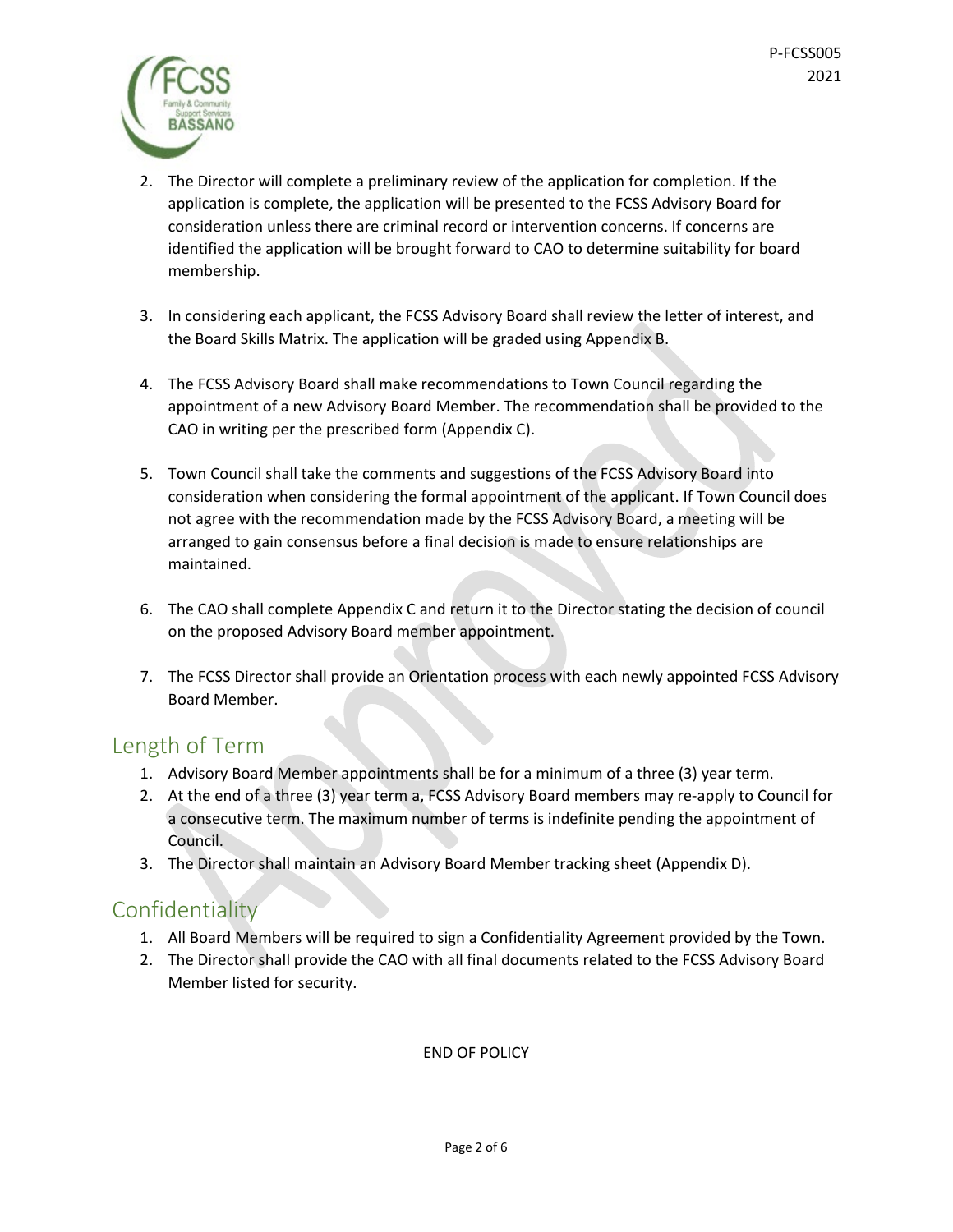

#### **'Appendix C'**

#### FCSS Advisory Board Member Appointment Recommendation

|                                                                                             | <b>Summary of position to be filled:</b> $\Box$ Chair $\Box$ Vice Chair<br>$\Box$ Member at Large                                                                                                                             |  |  |  |
|---------------------------------------------------------------------------------------------|-------------------------------------------------------------------------------------------------------------------------------------------------------------------------------------------------------------------------------|--|--|--|
|                                                                                             |                                                                                                                                                                                                                               |  |  |  |
| Recommendation to council: $\square$ Recommended for Appointment to the FCSS Advisory Board |                                                                                                                                                                                                                               |  |  |  |
|                                                                                             | $\Box$ Not Recommended for Appointment to the FCSS Advisory Board                                                                                                                                                             |  |  |  |
| Notes or Relevant Communication from the FCSS Advisory Board                                |                                                                                                                                                                                                                               |  |  |  |
|                                                                                             |                                                                                                                                                                                                                               |  |  |  |
|                                                                                             | <u> 1989 - Johann John Stein, markin fan it ferskearre fan it ferskearre fan it ferskearre fan it ferskearre fan </u>                                                                                                         |  |  |  |
|                                                                                             |                                                                                                                                                                                                                               |  |  |  |
|                                                                                             |                                                                                                                                                                                                                               |  |  |  |
|                                                                                             |                                                                                                                                                                                                                               |  |  |  |
|                                                                                             |                                                                                                                                                                                                                               |  |  |  |
|                                                                                             |                                                                                                                                                                                                                               |  |  |  |
| Attachments (e.g. applicant submission)                                                     |                                                                                                                                                                                                                               |  |  |  |
|                                                                                             |                                                                                                                                                                                                                               |  |  |  |
|                                                                                             |                                                                                                                                                                                                                               |  |  |  |
|                                                                                             | the control of the control of the control of the control of the control of the control of the control of the control of the control of the control of the control of the control of the control of the control of the control |  |  |  |
|                                                                                             |                                                                                                                                                                                                                               |  |  |  |
|                                                                                             |                                                                                                                                                                                                                               |  |  |  |
| <b>Decision of council:</b>                                                                 | $\Box$ Appointed to the FCSS Advisory Board                                                                                                                                                                                   |  |  |  |
|                                                                                             | □ Not Appointed to the FCSS Advisory Board                                                                                                                                                                                    |  |  |  |
|                                                                                             |                                                                                                                                                                                                                               |  |  |  |
| <b>Notes or Relevant Communication from Town Council</b>                                    |                                                                                                                                                                                                                               |  |  |  |
|                                                                                             |                                                                                                                                                                                                                               |  |  |  |
|                                                                                             |                                                                                                                                                                                                                               |  |  |  |
|                                                                                             |                                                                                                                                                                                                                               |  |  |  |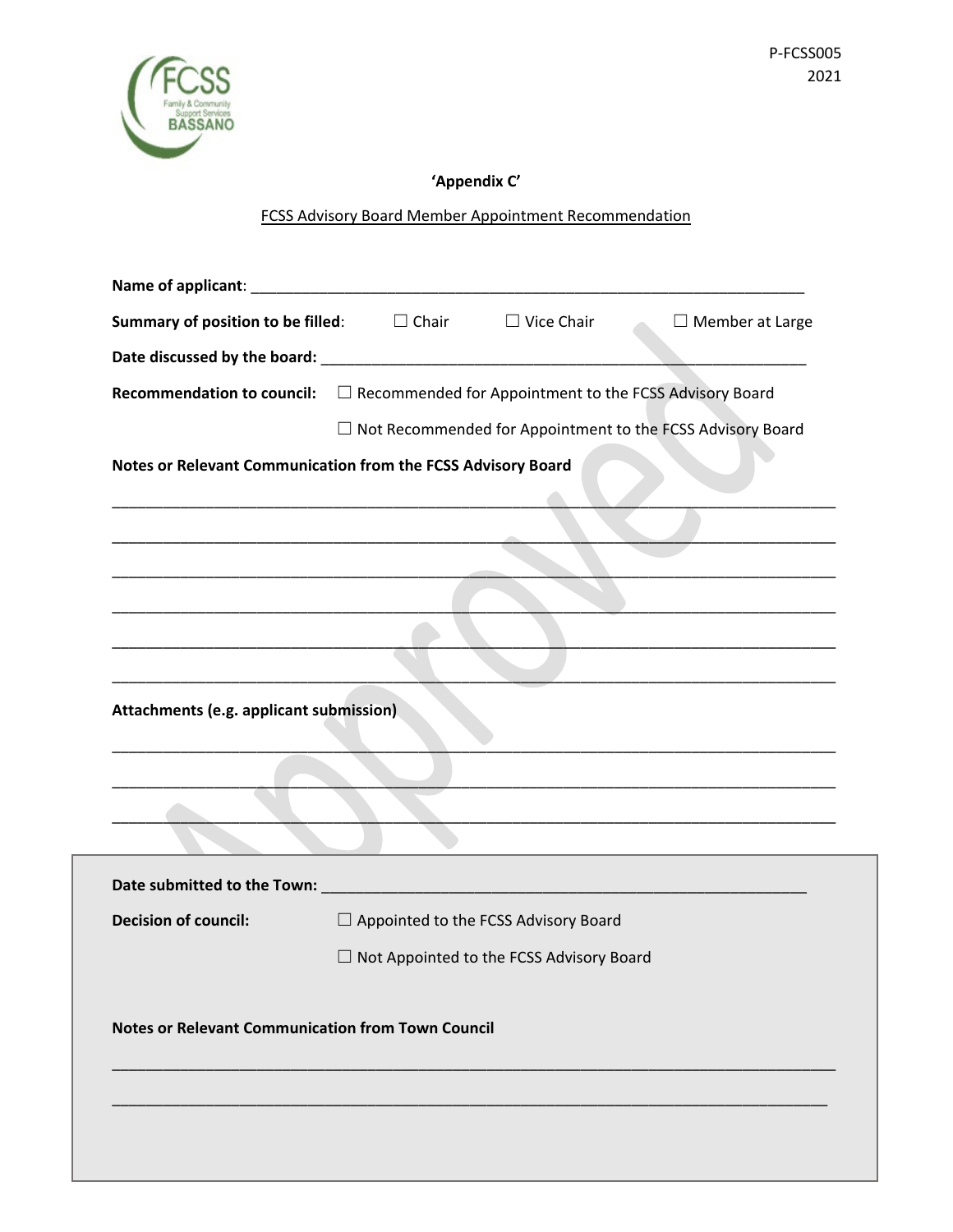

# **Applicant Check List**

|          | Letter of Interest                                         |                                                      |
|----------|------------------------------------------------------------|------------------------------------------------------|
|          |                                                            |                                                      |
| $^\star$ | <b>Completed Skill Matrix</b>                              |                                                      |
| *        | <b>Criminal Record Check</b>                               |                                                      |
| $^\star$ | <b>Vulnerable Sectors Check</b><br>Date Received: ________ |                                                      |
| $\star$  | Date reviewed By FCSS Director:                            |                                                      |
| $^\star$ | Date presented to FCSS Board:                              |                                                      |
| $^\star$ |                                                            |                                                      |
|          | ∐                                                          |                                                      |
|          | Applicant was Successful<br>in their application           | Applicant was not Successful<br>in their application |
|          |                                                            |                                                      |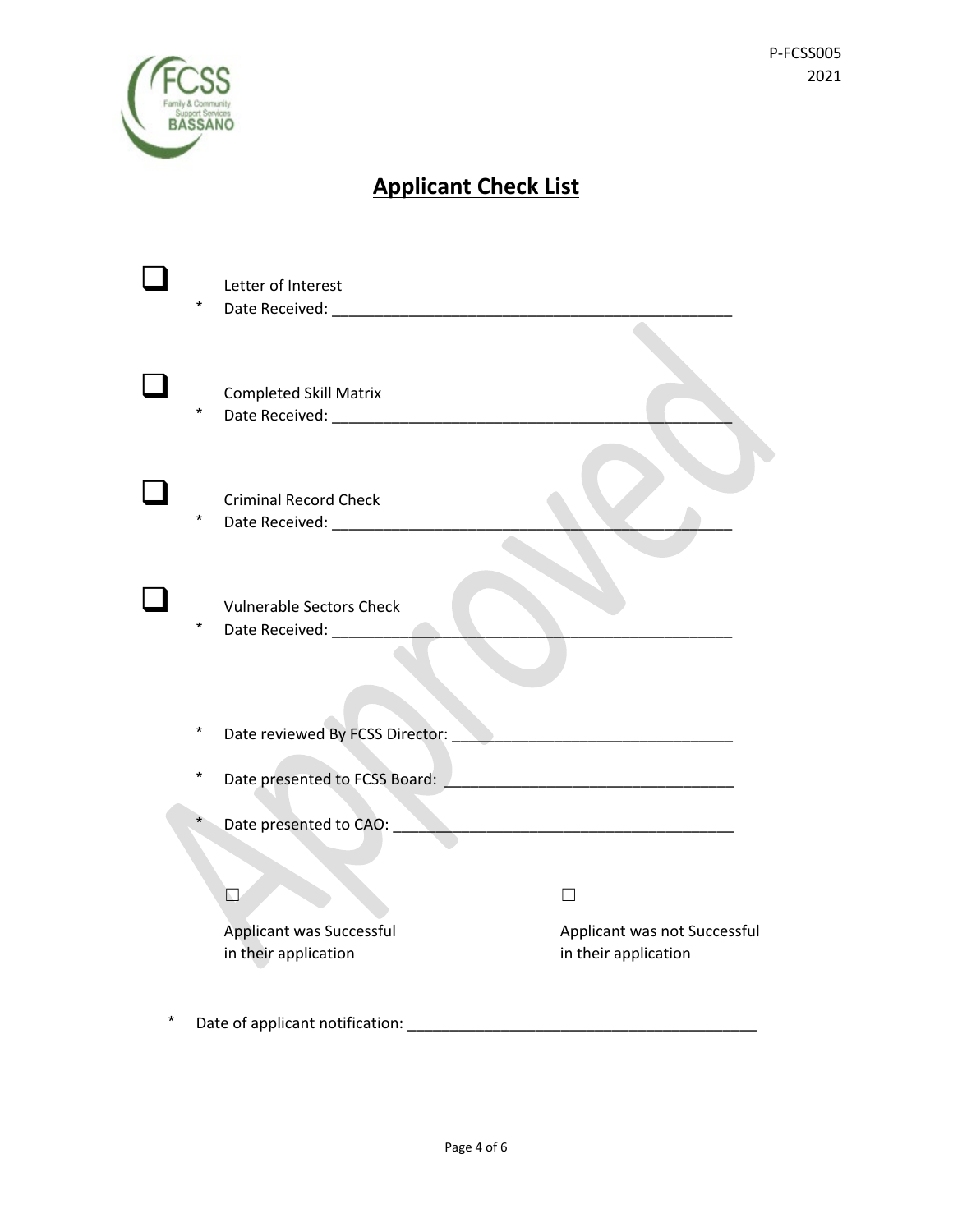

#### **'Appendix D'**

## **Board Member File Front Sheet**

*to be updated yearly*

| <b>Member Name</b>                                                         |                 |  |  |  |
|----------------------------------------------------------------------------|-----------------|--|--|--|
| <b>Member Phone Number:</b>                                                |                 |  |  |  |
| <b>Member Mailing Address:</b>                                             |                 |  |  |  |
| <b>Member Home Address</b>                                                 |                 |  |  |  |
| <b>Member Email</b>                                                        |                 |  |  |  |
| Date of Commencement with FCSS Board                                       |                 |  |  |  |
| <b>Current Appointment Commencement Date</b>                               |                 |  |  |  |
| <b>Term of Appointment</b>                                                 | Choose an item. |  |  |  |
| <b>Appointment end date</b>                                                |                 |  |  |  |
| <b>Consecutive Terms Served</b>                                            | Choose an item. |  |  |  |
| <b>Membership Position</b>                                                 | Choose an item. |  |  |  |
| Copies of the following included in board member file:                     |                 |  |  |  |
| Letter of Interest                                                         |                 |  |  |  |
| <b>Completed Skill Matrix</b>                                              |                 |  |  |  |
| Criminal Record Check (must be valid within 3 years)                       |                 |  |  |  |
| Child Intervention Record Check (must be valid within 3 years)<br>$^\star$ |                 |  |  |  |
| Is this board member part of any committees? Choose an item.               |                 |  |  |  |
| Committee Appointment:                                                     |                 |  |  |  |
| Term Start:                                                                |                 |  |  |  |